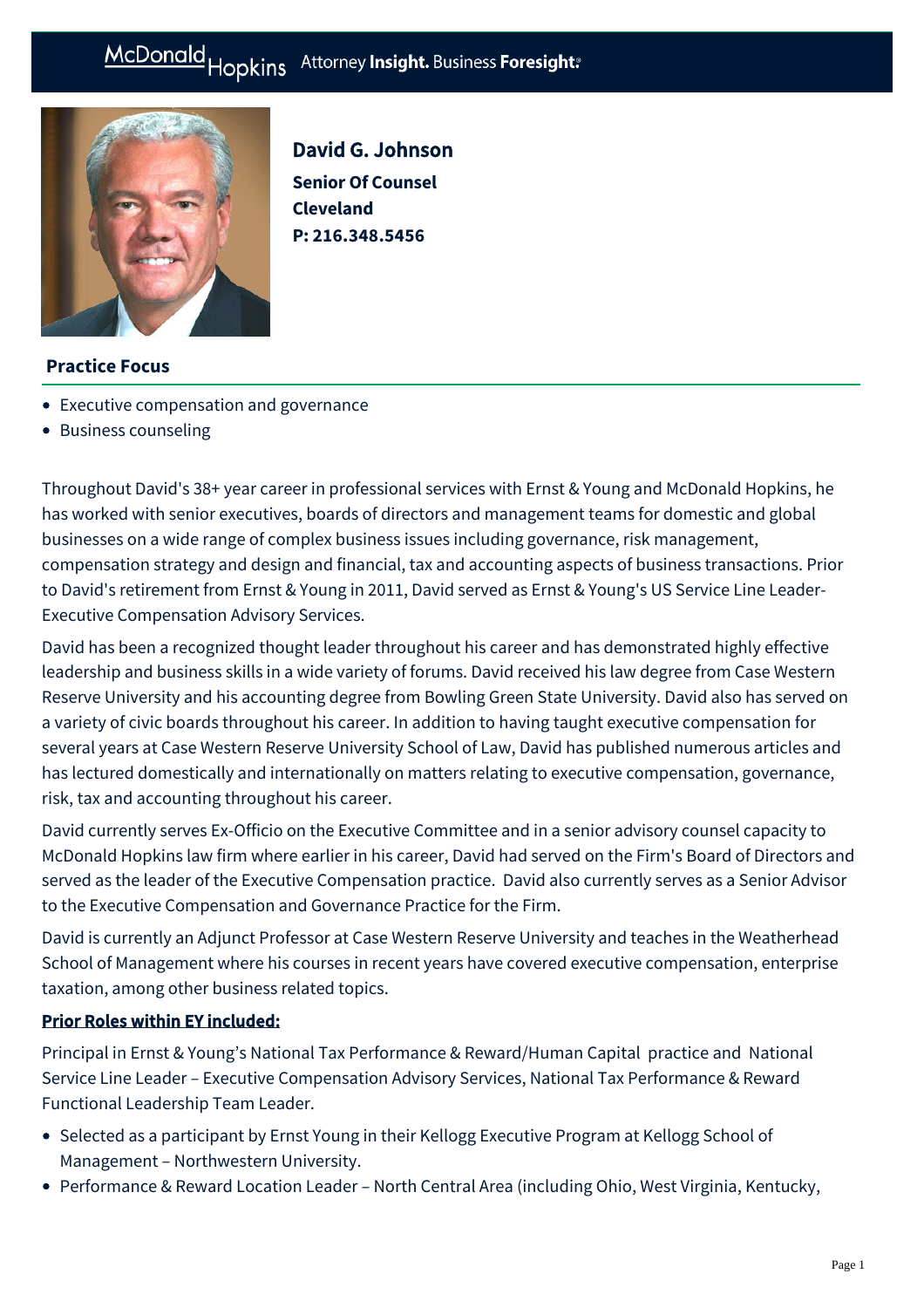Michigan, Western Pennsylvania, Upstate New York)

- Service Delivery Network Leader for the U.S. Compensation Practice. Responsible for the oversight of process, methodology, and service delivery for U.S. Compensation projects, including leadership with respect to training and development of professional staff relative to compensation advisory services
- Partner in charge of Ernst & Young's Executive Financial Counseling Practice for the Lake Erie Area where he focused on executive planning and compensation
- David rejoined Ernst & Young as a Direct Admit Partner in 1996 after practicing law for 10 years.

#### Other Previous Positions:

- Advisory Board- The Board Institute Compensation Committee Index 2012 2014
- Adjunct Professor, Case Western Reserve University School of Law, LL.M. Program, course on Executive Compensation 1994-2004
- Program Leader Ernst & Young National Training Program Retirement, Benefits and Compensation Planning 1990's
- IPO SUCCESS<sup>®</sup> Member of Ernst & Young's design team for Compensation Advisory Services for the IPO Company 2000-2002

## Previous Related Work Experience:

Shareholder, Cleveland, Ohio Law Firm. Practicing attorney for 10 years in areas of tax; employment; compensation planning for corporations, executives, professionals & business owners; served as Head of Employee Benefits & Executive Compensation practice and served on Board of Directors.

#### Civic Boards and Other Activities:

- Member of Advisory Board: Case Western Reserve University Weatherhead School of Management, Department of Accountancy 2009 - 2011
- Member of Board of Trustees & Finance Committee Chair: Neighborhood Centers Association through June, 2011
- Advisor/Supporter: Ashland University's Scholarship of Entrepreneurial Engagement Program 2009 2011.
- Previous Board Member, Board President: Society for Rehabilitation of Children & Adults, Lake County

## Select 2006-2019 Presentations, Interviews & Publications:

- 2019 AICPA Engage Conference Business Succession Planning
- 2016-2018 Various Program for McDonald Hopkins relating to key employee compensation, law firm strategy, among others.
- 2016 Business Succession Planning AICPA Advanced Estate Planning Conference. Washington DC
- 2015 Co-Author of Whitepaper: 7 Tactics for Winning the Cyber War: Battle Strategies for Directors and Officers.
- 2014 Fidelity Benefits Summit Presenter: Equity Plan Design and Unintended Consequences, May 2014 Scottsdale, AZ
- 2014 Northeast Ohio Association of Corporate Counsel America. Panel Chair "Executive Compensation and Governance: Trends, Developments and Hot Topics"
- 2013 McDonald Hopkins Executive Compensation and Governance Business Hour , Panel Chairman for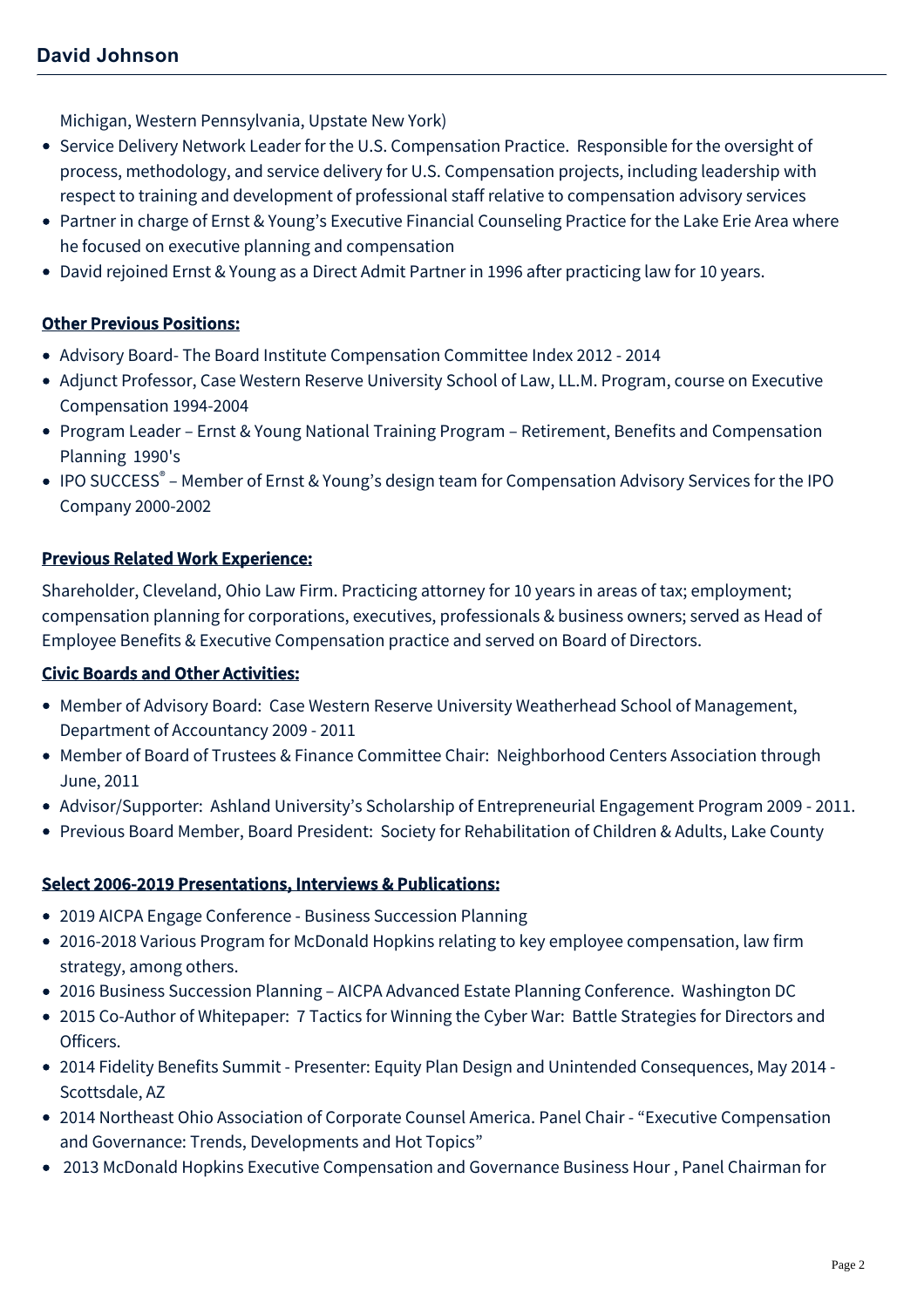presentation on Key Issues In Executive Compensation and Governance for 2013

- 2013 AICPA Advanced Estate Planning Conference -Presenter: Business Succession Planning: Common Obstacles in the Planning Process and Addressing Key Issues for Non-Family Stakeholder – Baltimore, MD
- 2013 AICPA Advanced Estate Planning Conference -Presenter: Business Succession: A Holistic Roadmap for the Planning Process – Baltimore, MD
- 2013 AICPA Advanced Estate Planning Conference -Presenter: Business Succession: A Holistic Roadmap for the Planning Process – Baltimore, MD
- 2013 McDonald Hopkins Executive Compensation and Governance Business Hour, Panel Chairman for presentation on Key Issues In Executive Compensation and Governance for 2013
- 2012 AICPA Advanced Estate Planning Conference Co-Presenter: Executive Compensation and Succession Planning – Las Vegas, Nevada
- 2012 McDonald Hopkins Executive Compensation and Governance Roundtable for Directors and Executives, Panel Chairman for presentation on Clawbacks, Non-Competes and Governance
- 2012 McDonald Hopkins Executive Compensation and Governance Roundtable for Directors and Executives, Panel Chairman for presentation on Executive Agreements – Emerging Trends and Governance
- 2012 Worldwide Employee Benefits Network, Panel member for presentation entitled "Rewarding Your Executives – Lessons Learned from Successful and Unsuccessful Companies"
- NASPP 19th Annual Conference Co-Presenter: Risk Mitigation for Executive Compensation San Francisco, California, November 2011
- 2008, 2009 & 2010 Compensation Study External Webcast Panelist (Life Sciences and Technology) New York, NY
- Contributing Author and Editor: EY's Point of View on Dodd-Frank Wall Street Reform and Consumer Protection Act - Potential Impact and Practical Considerations Relating to Executive Compensation Provisions, September 2010
- NASPP 18th Annual Conference Co-Presenter: Risk Mitigation for Stock Compensation Chicago, IL
- Northeast Ohio Director and Executive Roundtable Session Leader: Legislative Update & Compensation Planning in Light of Legislative Changes in 2011 – Cleveland, Ohio
- 2010 AICPA Advanced Estate Planning Conference Co-Presenter: Closely-Held Business Succession Planning – Washington DC
- 2010 EY Executive Tax Update Co-Presenter: Executive Compensation Update for Non-P&R Professionals Washington DC
- 2010 EY Domestic Tax Conference: "Developments in Executive Compensation" Panelist, Chicago, IL
- MAPI CFO Council Meeting EY Panelist: "Accelerating Deferred Compensation Legislative & Regulatory Context, Tax Issues, and SEC Disclosure and Other Implications" Phoenix, AZ, March 2010
- EY National Advisory Connection and Weekly Connection Article: "EY Helps Clients with Executive Compensation and Risk Management" February 2010
- SEC Proxy Requirements Client Roundtable Meetings various Ohio locations, February 2010
- 2009 Financial Institution Director's Summit Panelist: Discussion on various compensation related topics including risk governance, executive compensation and the evolving regulatory environment, New York, NY
- Journal of Compensation & Benefits Article co-author: "TARP Standards for Compensation and Corporate Governance" November 2009
- EY Tax Client Connection Newsletter Article: "Executive Incentive Programs in Challenging Economic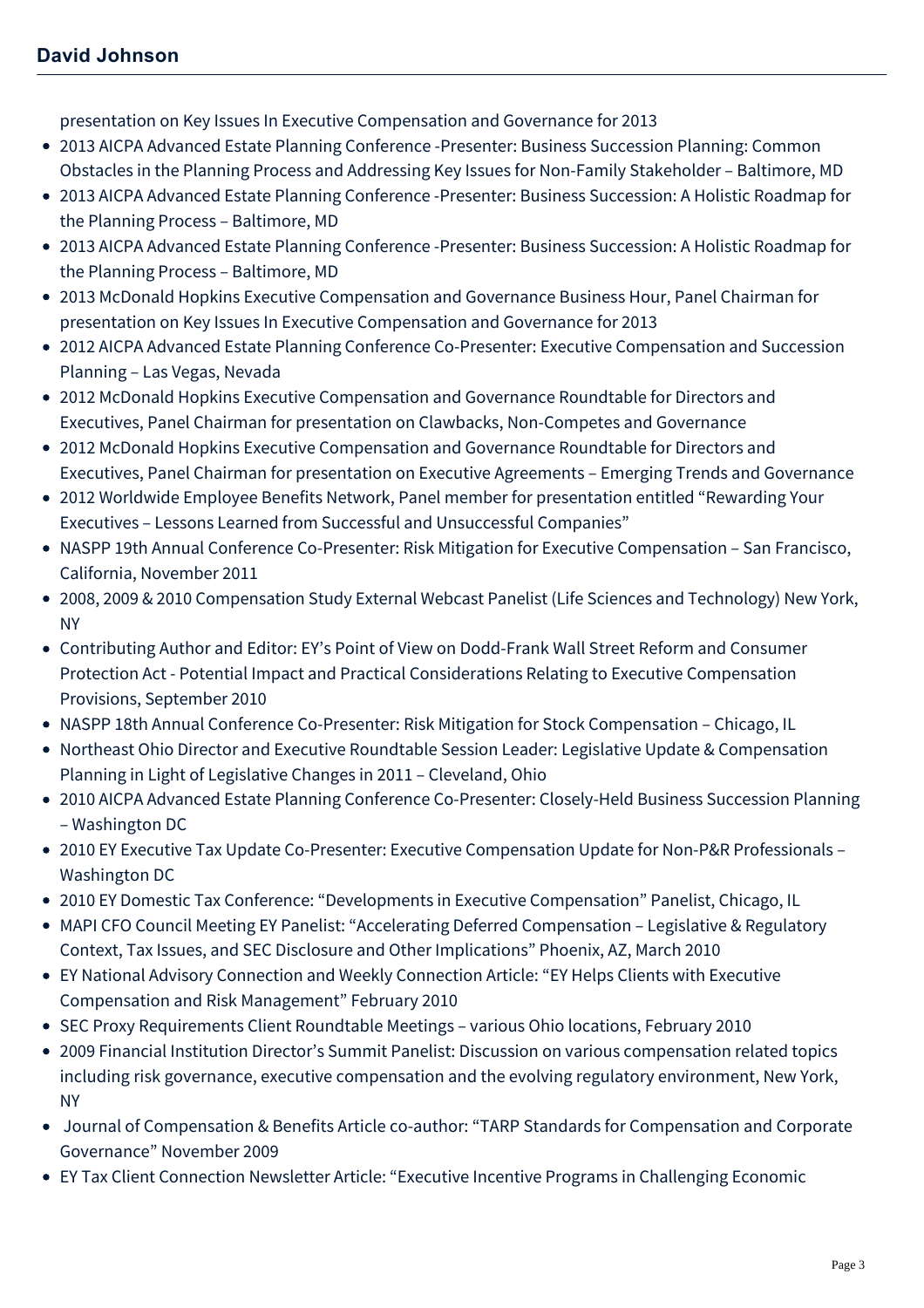Times" March 2009

- 2009 EY Domestic Tax Conference: "Developments in Executive Compensation" Panelist, New York, NY
- 2009 EY Human Capital Conferences: Executive Remuneration/Executive Compensation, London and New York, NY
- Seattle Post-Intelligencer Article: "Inside Entrepreneurship: Details Critical in Deferred Salaries" January 2009
- CFO Magazine Article Contributor: "Things Are Looking Up" November 2008
- 2008 NASPP Annual Conference Session Co-Presenter: Six Essential Steps to Implementing Performance Metrics, New Orleans, LA
- 2008 EY Human Capital Conference Co-Presenter: Performance Based Compensation International Evolution in Plan Design, Scottsdale, AZ
- 2008 EY Global HR Risk Report External Webcast Presenter, New York, NY
- 2008 & 2009 EY Executive Tax Update: Executive Compensation Update What Matters Most, Orlando, FL
- 2008 AICPA Advanced Estate Planning Conference Closely Held Business Succession Planning Session, Chicago, IL
- 2008 EY Domestic Tax Conference: Executive Compensation Developments, Chicago, IL
- 2008 EY Area Tax Insights Forum: IFRS, Fin 48 and Executive Compensation Outlook
- 2008 Global HR News Radio Show: "Global Business-Global People" Co-Author discussion on Aging Workforce Study
- 2007 EY IPO Transformation-CEO Retreat Panelist: Attracting, Motivating and Retaining Talent
- 2007 EY Webcast Panelist: Executive Compensation: How to Attract, Reward, and Retain Key Talent
- 2007 EY Thought Center Webcast Panelist: Facing the Challenges of the Aging Workforce, An Ongoing Review
- 2007 EY Human Capital Conference Co-Presenter: Redefining Performance-Based Compensation, Rome, Italy
- 2007 NASPP Annual Conference Workshop Session Co-Presenter: Designing and Administering Stock Plans After 409A
- Taxes The Tax Magazine, September 2007 Issue, Article Co-Author: "Long-Awaited Final Regulations Under Code Sec. 409A Are Issued As Transition Relief Nears an End"
- 2007 EY Aging Workforce Whitepaper Co-Author
- Venture Capital Journal, September 2007 Issue, Article: "Compensation Programs for Startups Require Careful Planning"
- 2007 EY Executive Tax Update: Executive Compensation Update Session Orlando, FL
- 2007 AICPA Advanced Estate Planning Conference Boston, MA
- 2007 National Foreign Trade Council (NFTC) Presenter: "Executive Compensation: What's on the Horizon?"
- 2007 EY Webcast Panelist Final 409A Regulations: Explanation and Treasury Insights
- 2007 Audit Committee Chair Roundtable Panel Facilitator: "Executive Compensation: What Role Should the Audit Committee Play?" New York
- 2006 BNA Audio Conference Panelist: "Getting Started with Writing the 2007 CD&A"
- 2006 CFRI Conference Current Financial Reporting Issues: "Equity Compensation in a Post-Expensing World" – New York, NY
- 2006 EY Human Capital/Global Mobility Conference Plenary Session: SEC Disclosure Rules Scottsdale, AZ
- 2006 Corporate Financial Executive Roundtable Washington, DC & New York, NY